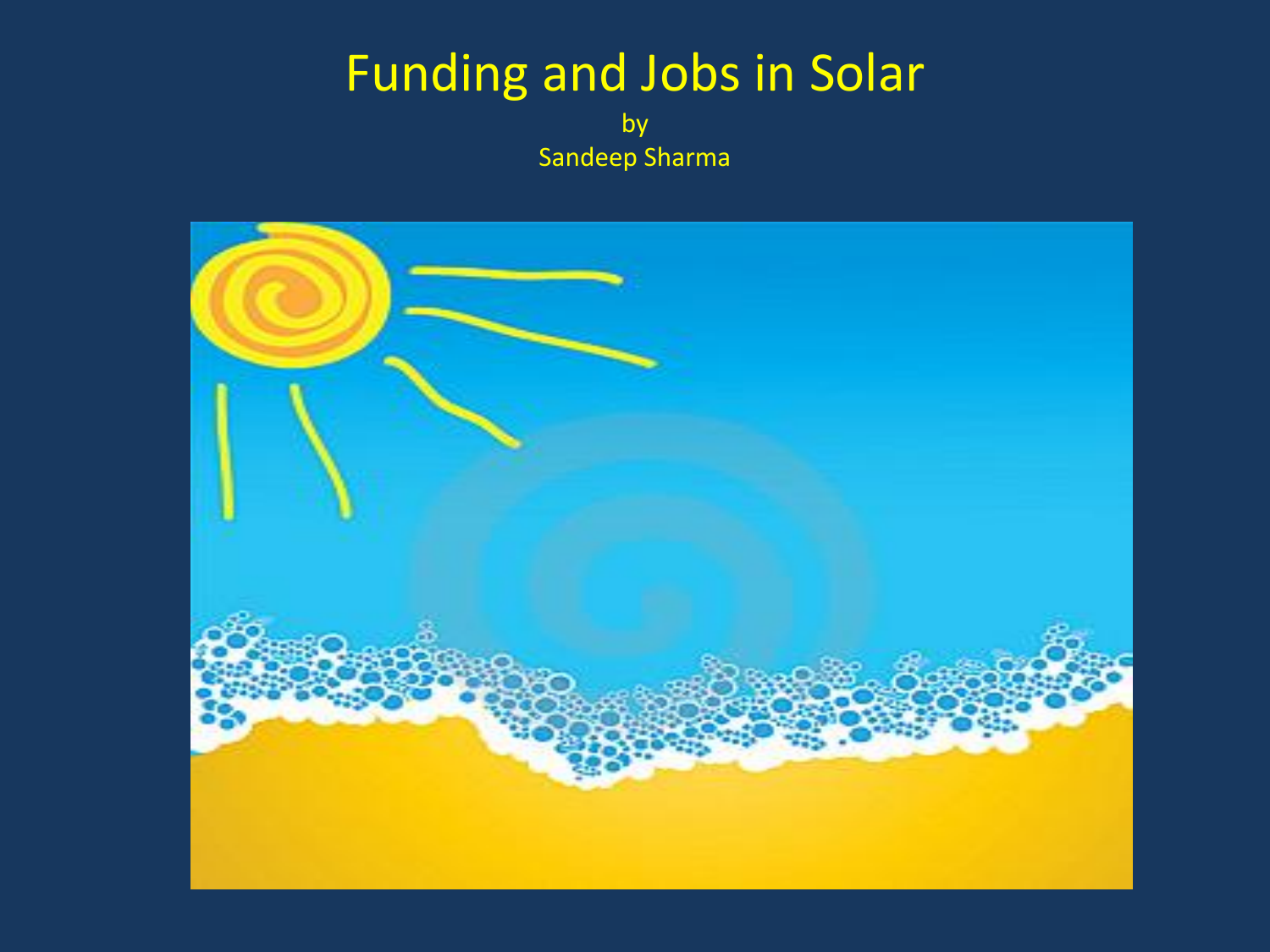### **Introduction**

- Software engineer by training
- Over 15 years of experience in software, semiconductor and project management
- Have a software startup that is developing an web based event management platform for conferences and tradeshows. Launched the software at TiECon
- Joined solar industry about two and half years back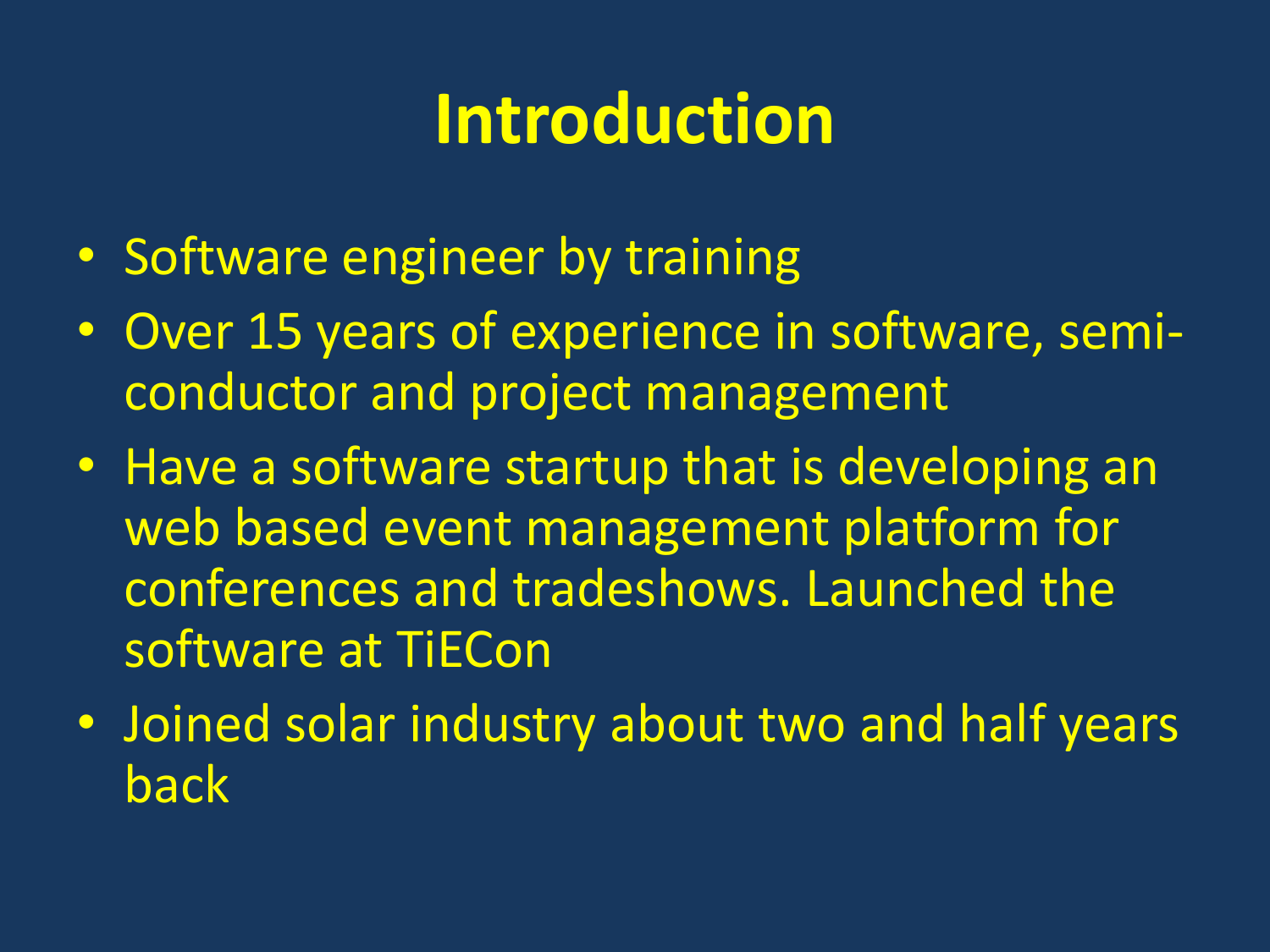# **Why Solar?**

- Long term solution, proven source
- Other forms of renewable also dependant on Sun in a way or other
- True Distributed Generation
- Smart Grid

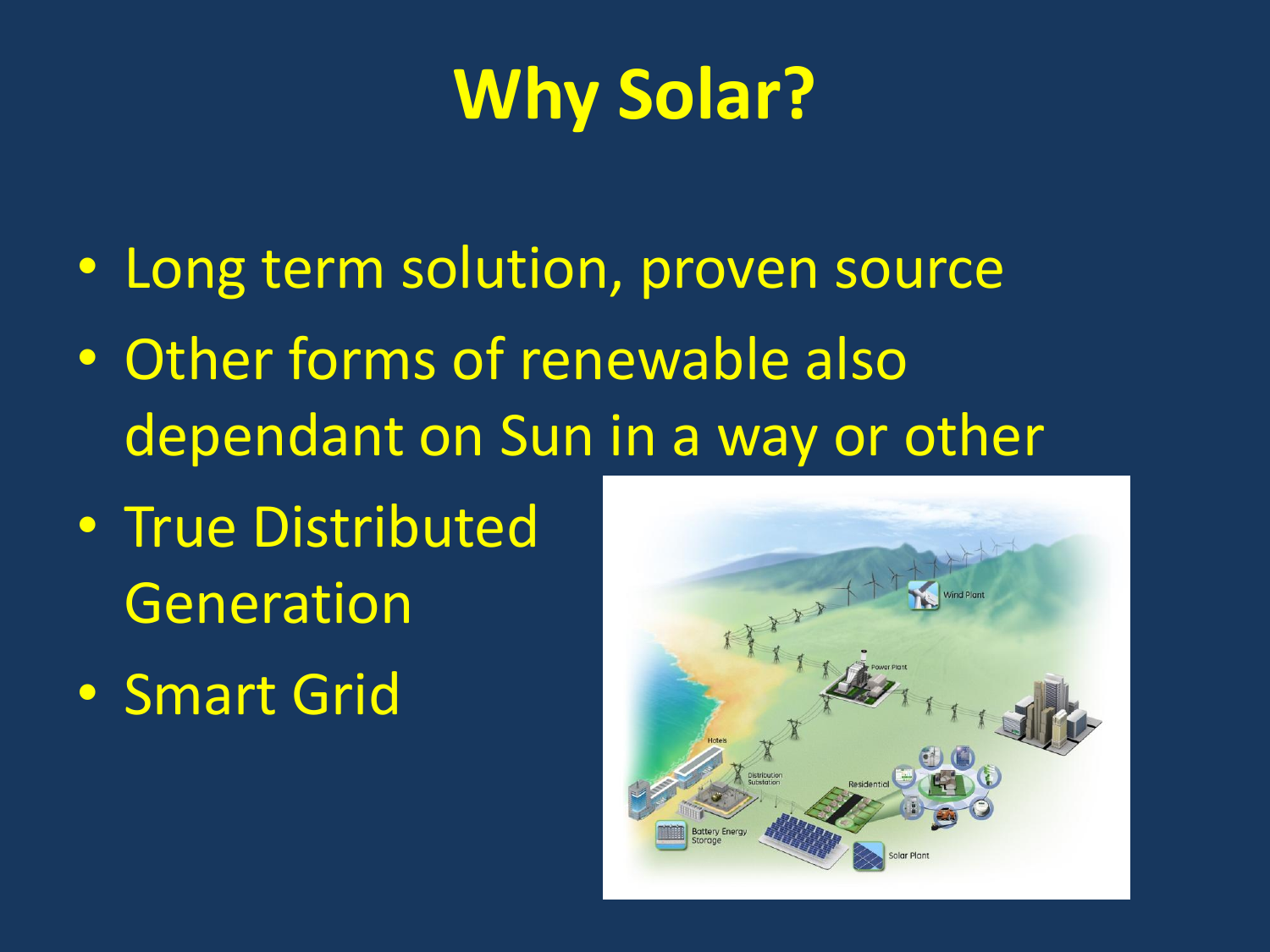# **Job opportunities**

• California tops the jobs list in nation by creating 25,000+ jobs



- Estimated 100,000+ solar workers in US
- Kinds of jobs:
	- Direct jobs (Hands on knowledge of PV)
		- Manufacturing, Installers, Sales, Marketing, Financing, Project Management
	- Indirect jobs (Relevant transferable skills)
		- Software development, analytics, monitoring, networking , security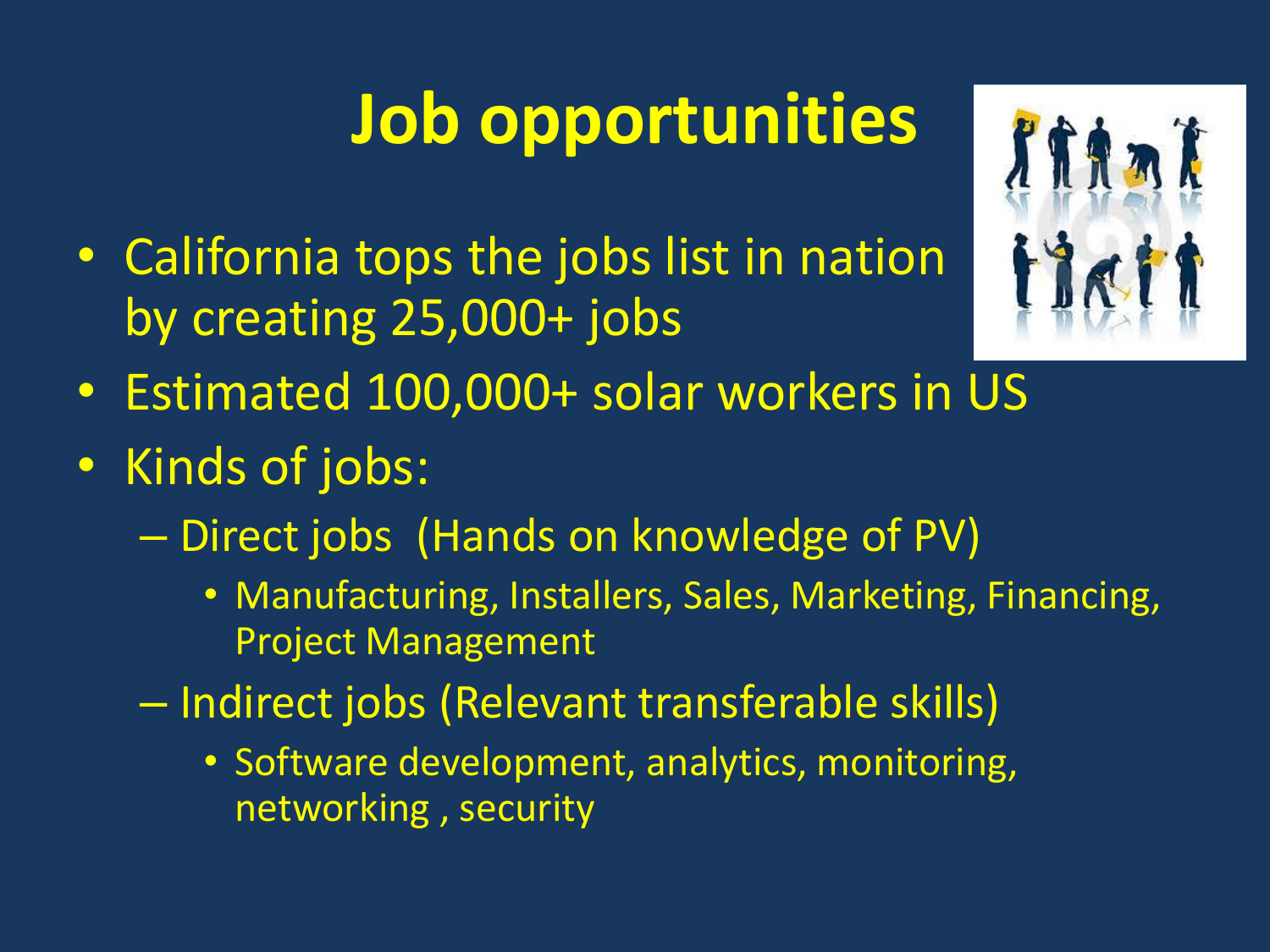## **Funding scenario**

- Funding for solar gone up in 2011, more than half a billion in funding until now
- Pew Trust reported in its report earlier in March, 2011

 *"The U.S. competitive position in the clean energy sector is deteriorating, as the country slipped to third place in terms of the amount of private investment directed to the G-20 economies…Until 2008, the U.S. had held the top spot, which is now firmly held by China. Globally, 2010 clean energy finance and investments grew by 30 percent to a record \$243 billion. The United States received \$34 billion in equity last year, a 51 percent increase from 2009."*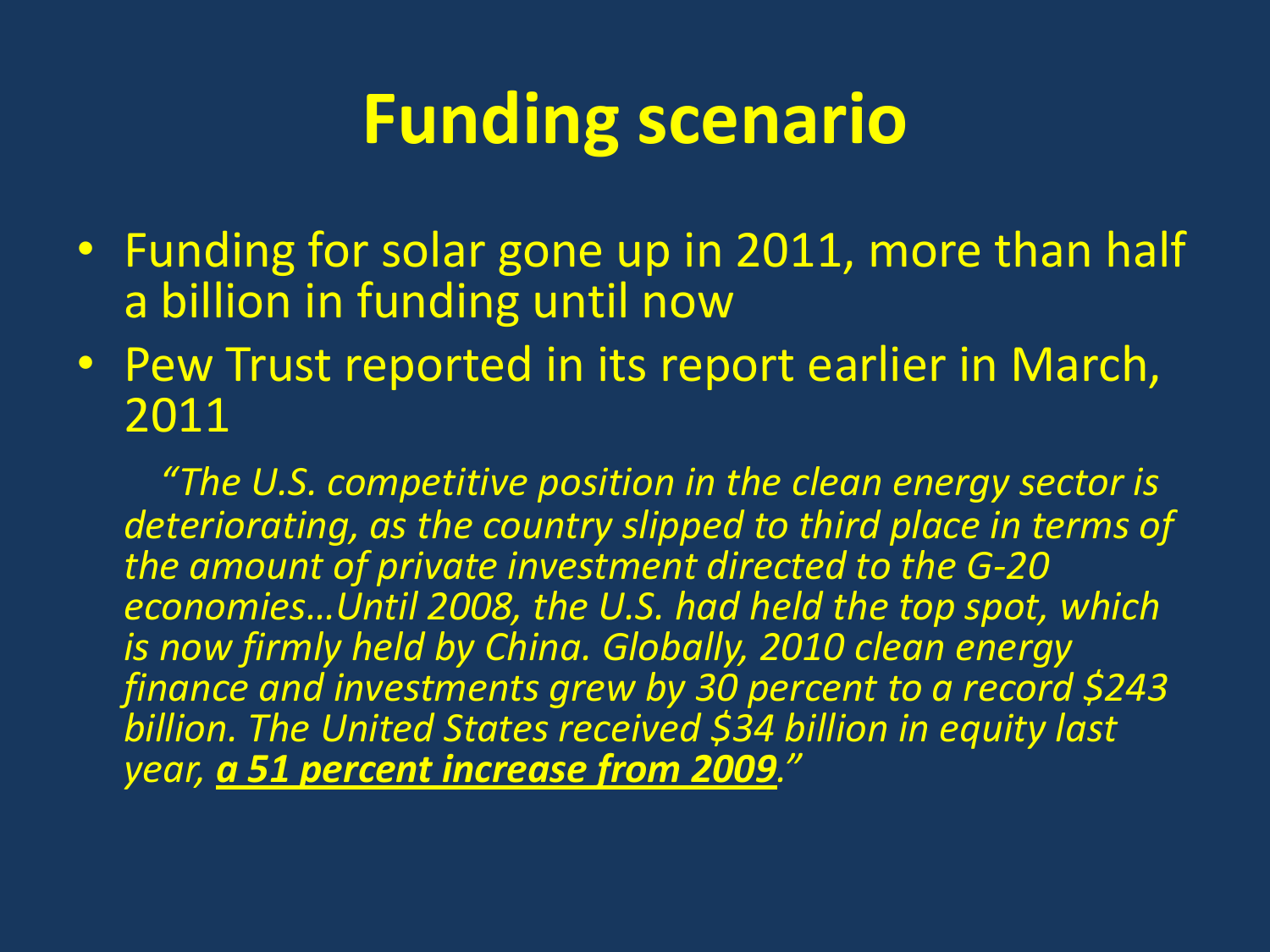# **Sources for funding**

#### • Government incentives

- Tax benefits including bonus and accelerated depreciation
- Cash grant
- Banks
- Private investment funds
- High Net Worth Individuals
- Venture Capital
- Overseas Investments a.k.a. EB5 money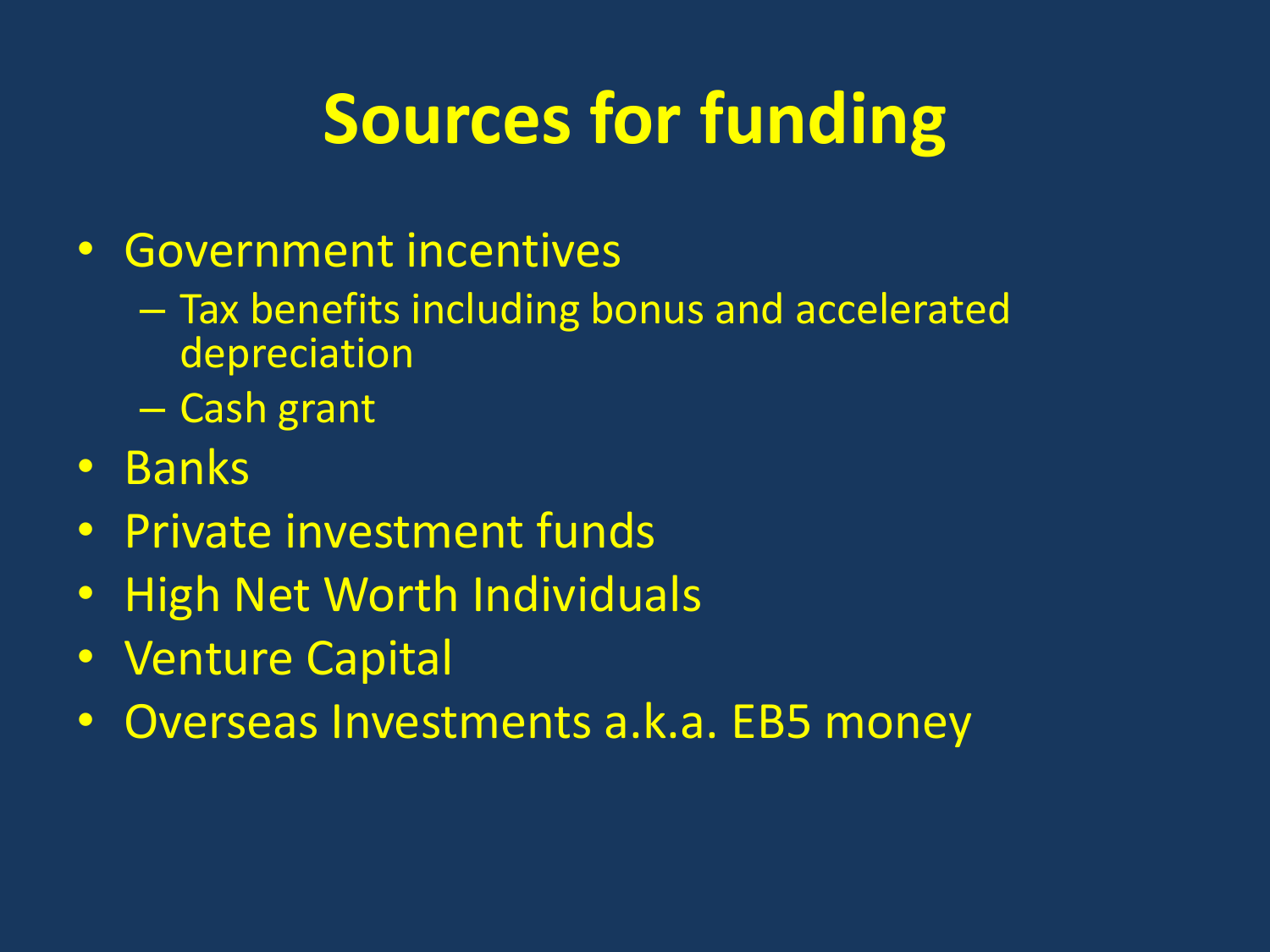### **What are we missing?**

- Three major focus areas
	- Innovation...Innovation…Innovation…
	- Loans and funding to the manufacturers
	- Feed In Tariff



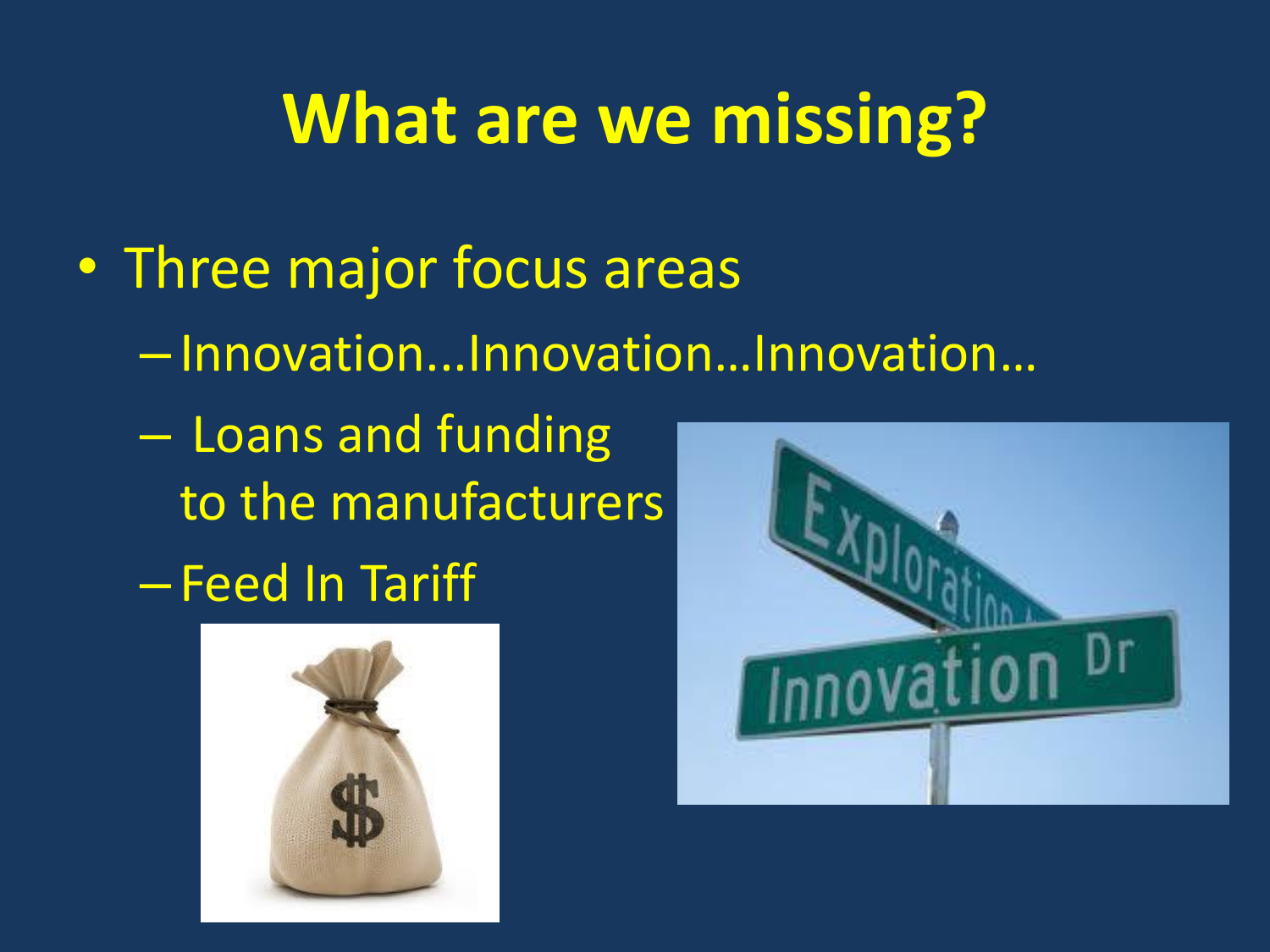### **Loans to Manufacturers**

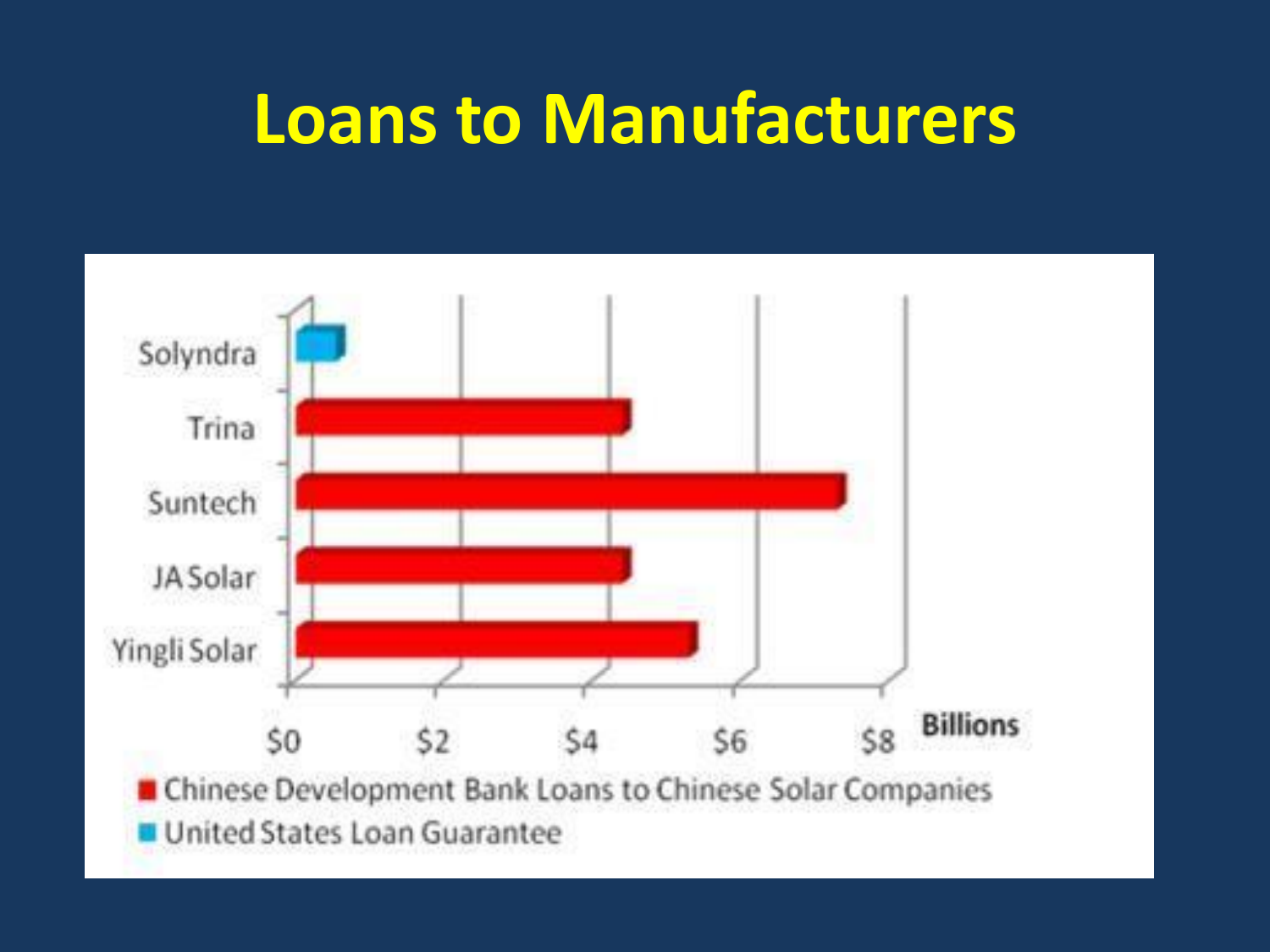# **US solar industry export import (im)balance**

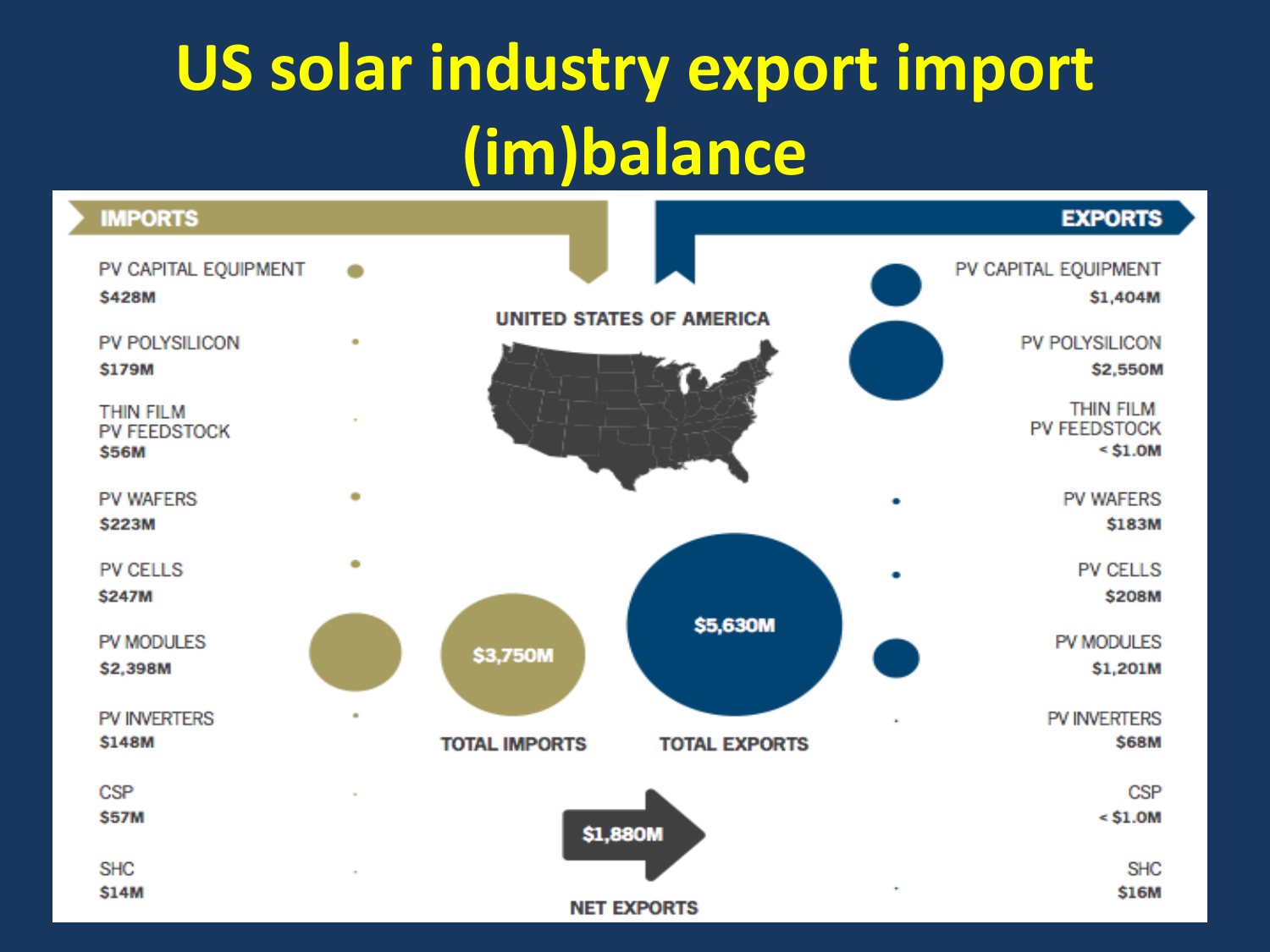# **Feed In Tariff**

- Canada (\$0.42 to \$0.80 per kWh)
- China (\$0.15 per kWh)
- Germany (\$0.50 to \$0.70 per kWh)
- India (\$0.24 to \$0.39 per kWh)
- Spain (\$0.42 per kWh)
- Thailand (\$0.27 per kWh)
- USA
	- Gainesville, FL (\$0.26 to \$0.32 per kWh)
	- New Jersey , S-REC market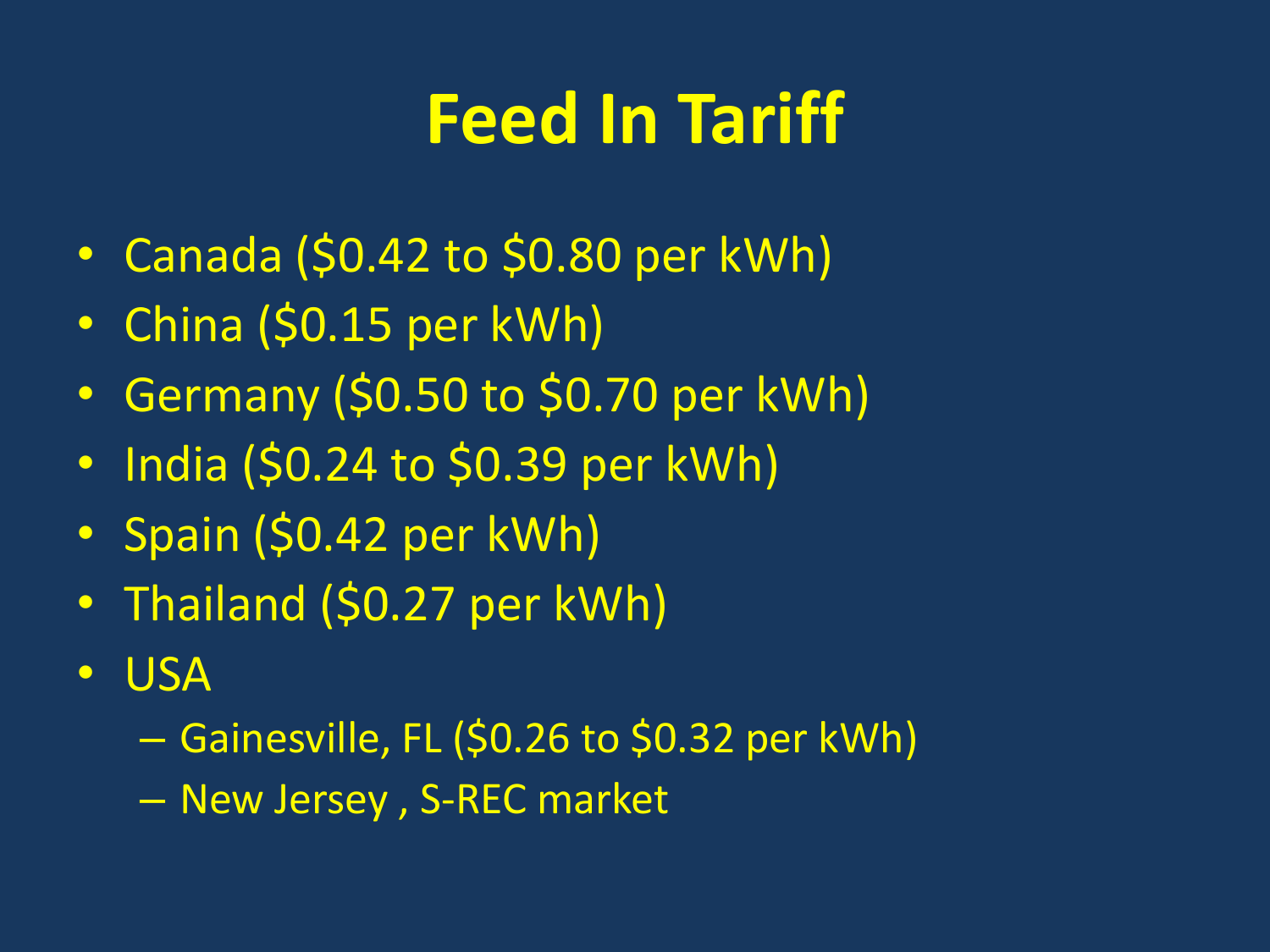## **What is needed?**

- A uniform Feed In Tariff policy that incentivizes participants to install even at small scale levels
- Continued Tax Benefits which could be limited in lieu of 'Preferred Tariff' i.e. FIT rates
- Continuous effort in finding disruptive and life changing technologies
- Continued loan guarantee program from US Government or Banks to support innovation